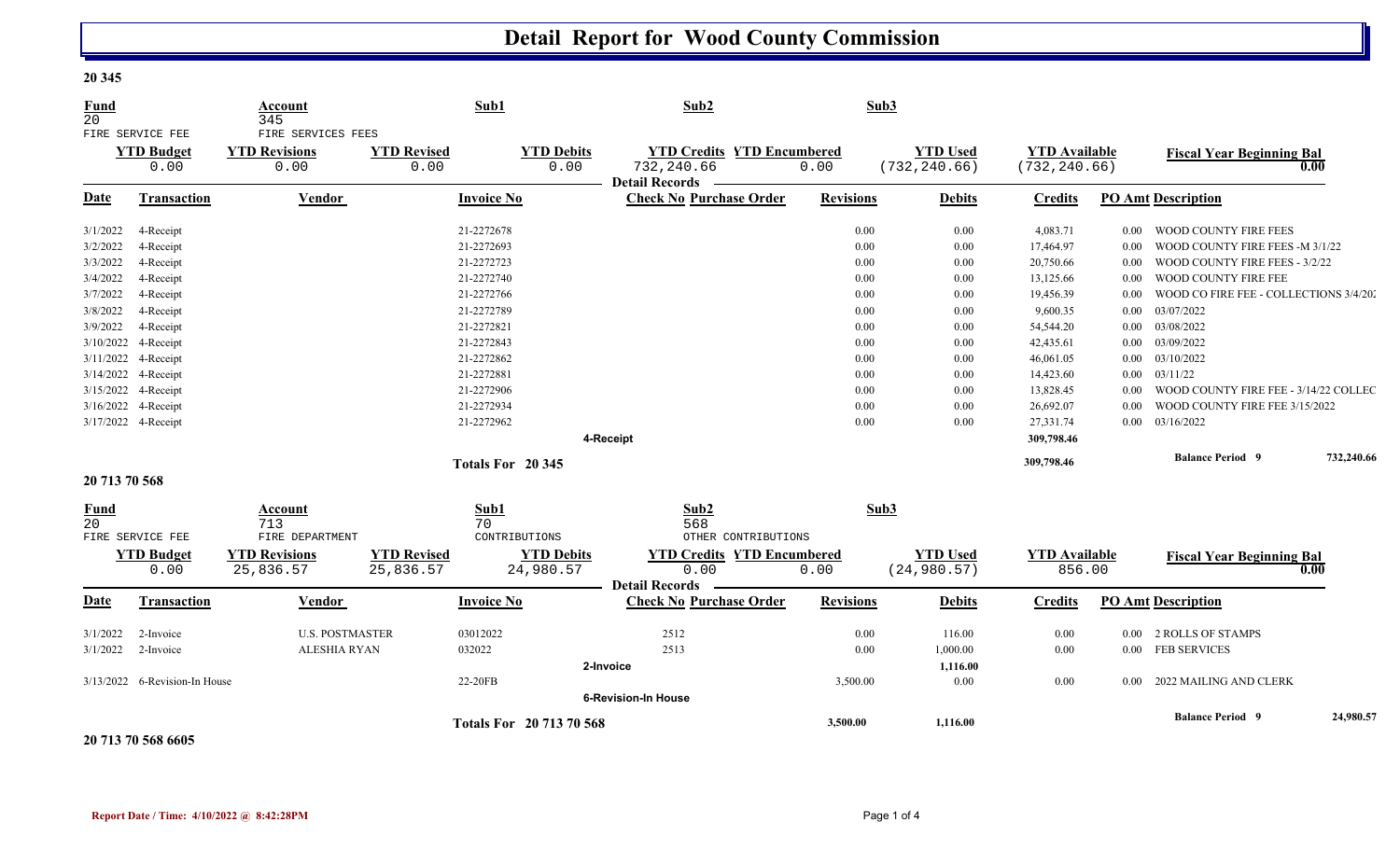## **Detail Report for Wood County Commission**

| <b>Fund</b><br>20                                                                            | FIRE SERVICE FEE<br><b>YTD Budget</b><br>211,168.42                                                                         | Account<br>713<br>FIRE DEPARTMENT<br><b>YTD Revisions</b><br>43,908.07                                                                                          | Sub1<br>70<br>CONTRIBUTIONS<br><b>YTD Revised</b><br><b>YTD Debits</b><br>64, 264.49<br>255,076.49                                  | Sub2<br>568<br>OTHER CONTRIBUTIONS<br><b>YTD Credits YTD Encumbered</b><br>0.00                                                            | Sub3<br>6605<br>0.00                                                 | MINERAL WELLS FIRE DEPART<br><b>YTD Used</b><br>(64, 264.49)                                          | <b>YTD Available</b><br>190,812.00                                   |                                                                          | <b>Fiscal Year Beginning Bal</b><br>0.00                                                                                                                                                                                                             |           |
|----------------------------------------------------------------------------------------------|-----------------------------------------------------------------------------------------------------------------------------|-----------------------------------------------------------------------------------------------------------------------------------------------------------------|-------------------------------------------------------------------------------------------------------------------------------------|--------------------------------------------------------------------------------------------------------------------------------------------|----------------------------------------------------------------------|-------------------------------------------------------------------------------------------------------|----------------------------------------------------------------------|--------------------------------------------------------------------------|------------------------------------------------------------------------------------------------------------------------------------------------------------------------------------------------------------------------------------------------------|-----------|
| Date                                                                                         | <u>Transaction</u>                                                                                                          | <b>Vendor</b>                                                                                                                                                   | <b>Invoice No</b>                                                                                                                   | <b>Detail Records</b><br><b>Check No Purchase Order</b>                                                                                    | <b>Revisions</b>                                                     | <b>Debits</b>                                                                                         | <b>Credits</b>                                                       |                                                                          | <b>PO Amt Description</b>                                                                                                                                                                                                                            |           |
|                                                                                              | 3/15/2022 2-Invoice<br>3/15/2022 2-Invoice<br>3/15/2022 2-Invoice                                                           |                                                                                                                                                                 | A-ONE HEATING & COOLING 23475<br>A-ONE HEATING & COOLING 23480<br>BOSLEY RENTAL & SUPPLY I 1-596165                                 | 2520<br>2520<br>2525<br>2-Invoice                                                                                                          | 0.00<br>0.00<br>0.00                                                 | 15,340.30<br>481.24<br>365.94<br>16,187.48                                                            | 0.00<br>0.00<br>0.00                                                 | $0.00\,$<br>0.00<br>0.00                                                 | 3 HEATERS FOR TRUCK BAY<br><b>BLOWER MOTOR ON FURNACE</b><br>CUST #9268                                                                                                                                                                              |           |
|                                                                                              | 20 713 70 568 6606                                                                                                          |                                                                                                                                                                 | Totals For 20 713 70 568 6605                                                                                                       |                                                                                                                                            |                                                                      | 16,187.48                                                                                             |                                                                      |                                                                          | <b>Balance Period 9</b>                                                                                                                                                                                                                              | 64,264.49 |
| Fund<br>$\overline{20}$                                                                      | FIRE SERVICE FEE<br><b>YTD Budget</b><br>91,408.04                                                                          | Account<br>713<br>FIRE DEPARTMENT<br><b>YTD Revisions</b><br>35,647.04                                                                                          | Sub1<br>70<br>CONTRIBUTIONS<br><b>YTD Revised</b><br><b>YTD Debits</b><br>91,375.12<br>127,055.08                                   | Sub2<br>568<br>OTHER CONTRIBUTIONS<br><b>YTD Credits YTD Encumbered</b><br>0.00                                                            | Sub3<br>6606<br>0.00                                                 | POND CREEK VOL FIRE DEPT<br><b>YTD Used</b><br>(91, 375.12)                                           | <b>YTD</b> Available<br>35,679.96                                    |                                                                          | <b>Fiscal Year Beginning Bal</b><br>0.00                                                                                                                                                                                                             |           |
| Date                                                                                         | <b>Transaction</b>                                                                                                          | <b>Vendor</b>                                                                                                                                                   | <b>Invoice No</b>                                                                                                                   | <b>Detail Records</b><br><b>Check No Purchase Order</b>                                                                                    | <b>Revisions</b>                                                     | <b>Debits</b>                                                                                         | <b>Credits</b>                                                       |                                                                          | <b>PO Amt Description</b>                                                                                                                                                                                                                            |           |
| 3/8/2022<br>3/8/2022<br>3/8/2022<br>3/8/2022<br>3/8/2022<br>3/8/2022<br>3/8/2022<br>3/8/2022 | 2-Invoice<br>2-Invoice<br>2-Invoice<br>2-Invoice<br>2-Invoice<br>2-Invoice<br>2-Invoice<br>2-Invoice<br>3/15/2022 2-Invoice | <b>BANKCARD CENTER</b><br><b>MON POWER</b><br><b>MON POWER</b><br><b>MORRIS SALES</b><br>POND CREEK VFD<br>POND CREEK VFD<br>POND CREEK VFD<br><b>ARMSTRONG</b> | 02122022<br>D.R. WELLS TAX SERVICES IN 02282022<br>03172022A<br>03212022A<br>314604<br>03032022<br>03032022<br>03032022<br>03242022 | 2515<br>2516<br>2517<br>2517<br>2518<br>2519<br>2519<br>2519<br>2521<br>2-Invoice                                                          | 0.00<br>0.00<br>0.00<br>0.00<br>0.00<br>0.00<br>0.00<br>0.00<br>0.00 | 2,492.83<br>1,600.00<br>91.37<br>33.85<br>15.00<br>2,110.48<br>174.85<br>257.50<br>169.82<br>6,945.70 | 0.00<br>0.00<br>0.00<br>0.00<br>0.00<br>0.00<br>0.00<br>0.00<br>0.00 | 0.00<br>$0.00\,$<br>0.00<br>0.00<br>0.00<br>0.00<br>0.00<br>0.00<br>0.00 | 4251 0710 0900 5017<br>TAX RETURN PREP<br>ACCT NO 110 081 545 425<br>ACCT NO 110 087 914 534<br>ORDER NO 70278<br>REIMBURSEMENT MULTIPLE RECEIPTS<br><b>GALLS</b><br><b>BADGE &amp; WALLET</b><br>ACCT NO 150000014370001<br><b>Balance Period 9</b> | 91,375.12 |
|                                                                                              | 20 713 70 568 6609                                                                                                          |                                                                                                                                                                 | Totals For 20 713 70 568 6606                                                                                                       |                                                                                                                                            |                                                                      | 6,945.70                                                                                              |                                                                      |                                                                          |                                                                                                                                                                                                                                                      |           |
| <b>Fund</b><br>20<br>Date                                                                    | FIRE SERVICE FEE<br><b>YTD Budget</b><br>83,054.95<br>Transaction                                                           | Account<br>713<br>FIRE DEPARTMENT<br><b>YTD Revisions</b><br>38,646.76<br>Vendor                                                                                | Sub1<br>70<br>CONTRIBUTIONS<br><b>YTD Revised</b><br><b>YTD Debits</b><br>121,701.71<br>50,432.13<br><b>Invoice No</b>              | Sub2<br>568<br>OTHER CONTRIBUTIONS<br><b>YTD Credits YTD Encumbered</b><br>0.00<br><b>Detail Records</b><br><b>Check No Purchase Order</b> | Sub3<br>6609<br>0.00<br><b>Revisions</b>                             | <b>WAVERLY FIRE DEPT</b><br><b>YTD</b> Used<br>(50, 432.13)<br><b>Debits</b>                          | <b>YTD Available</b><br>71,269.58<br><b>Credits</b>                  |                                                                          | <b>Fiscal Year Beginning Bal</b><br>0.00<br><b>PO Amt Description</b>                                                                                                                                                                                |           |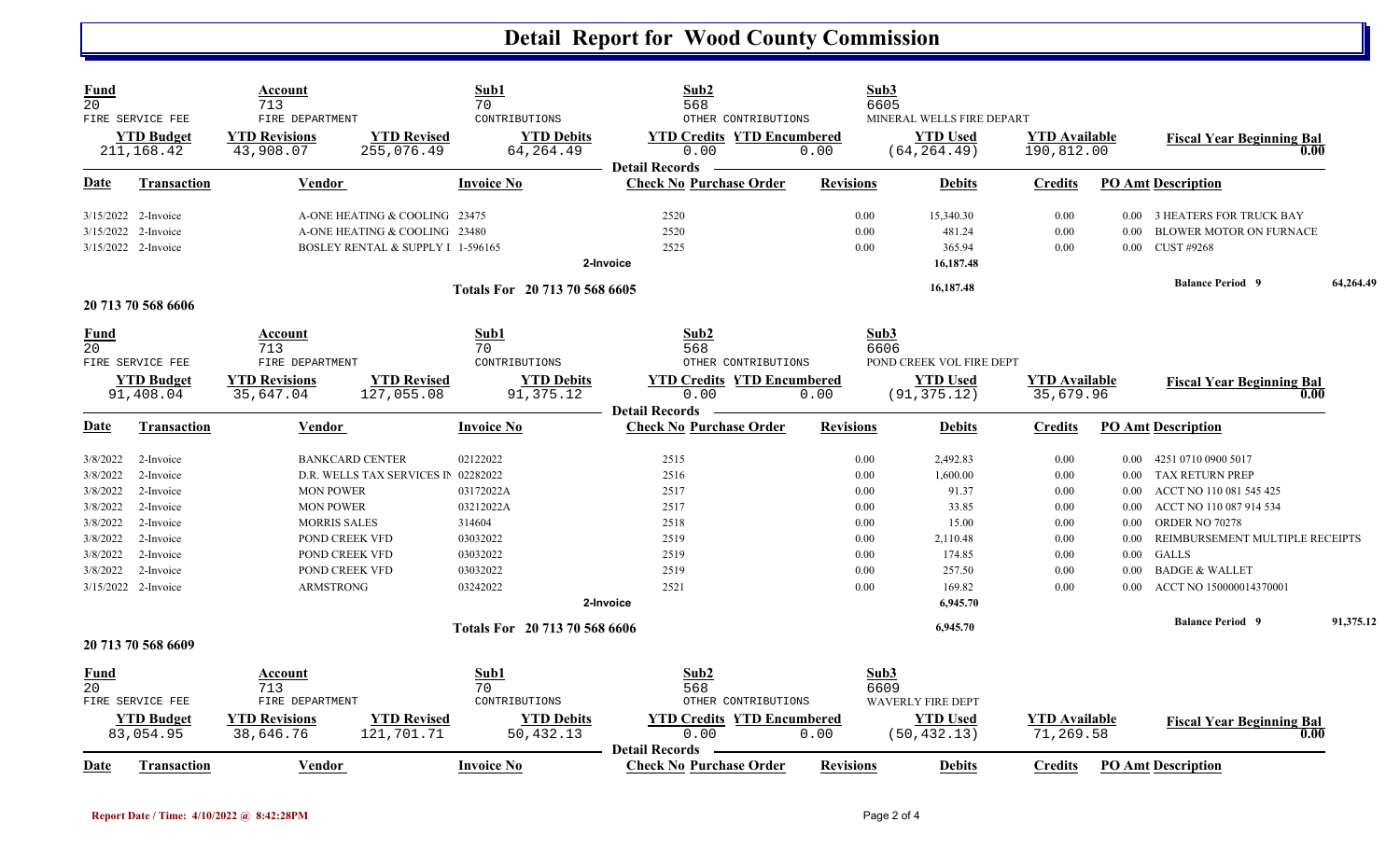|                                  |                                                                           |                                                                        |                                                                                                 |                                                                | <b>Detail Report for Wood County Commission</b>                                                          |                      |                                                              |                                    |                      |                                                                    |            |
|----------------------------------|---------------------------------------------------------------------------|------------------------------------------------------------------------|-------------------------------------------------------------------------------------------------|----------------------------------------------------------------|----------------------------------------------------------------------------------------------------------|----------------------|--------------------------------------------------------------|------------------------------------|----------------------|--------------------------------------------------------------------|------------|
|                                  | 3/15/2022 2-Invoice<br>3/15/2022 2-Invoice                                | STRYKER SALES CORP.                                                    | ATLANTIC EMERGENCY SOL 11881MC                                                                  | 3684963M                                                       | 2522<br>2536<br>2-Invoice                                                                                | 0.00<br>0.00         | 2,920.44<br>110.24<br>3,030.68                               | 0.00<br>0.00                       | $0.00\,$<br>0.00     | <b>CUST NO 72294</b><br>ORDER NO 10345192 SO                       |            |
|                                  | 20 713 70 568 6610                                                        |                                                                        |                                                                                                 | Totals For 20 713 70 568 6609                                  |                                                                                                          |                      | 3,030.68                                                     |                                    |                      | <b>Balance Period 9</b>                                            | 50,432.13  |
| $\frac{Fund}{20}$                | FIRE SERVICE FEE                                                          | Account<br>713<br>FIRE DEPARTMENT                                      |                                                                                                 | Sub1<br>70<br>CONTRIBUTIONS                                    | Sub2<br>568<br>OTHER CONTRIBUTIONS                                                                       | Sub3<br>6610         | WILLIAMSTOWN V.F.D.                                          |                                    |                      |                                                                    |            |
|                                  | <b>YTD Budget</b><br>266,200.10                                           | <b>YTD Revisions</b><br>37,917.85                                      | <b>YTD Revised</b><br>304, 117.95                                                               | <b>YTD Debits</b><br>171,666.00                                | <b>YTD Credits YTD Encumbered</b><br>0.00<br><b>Detail Records</b>                                       | 0.00                 | <b>YTD Used</b><br>(171, 666.00)                             | <b>YTD Available</b><br>132,451.95 |                      | <b>Fiscal Year Beginning Bal</b>                                   | 0.00       |
| <b>Date</b>                      | <b>Transaction</b>                                                        | Vendor                                                                 |                                                                                                 | <b>Invoice No</b>                                              | <b>Check No Purchase Order</b>                                                                           | <b>Revisions</b>     | <b>Debits</b>                                                | <b>Credits</b>                     |                      | <b>PO Amt Description</b>                                          |            |
| 3/8/2022<br>3/8/2022<br>3/8/2022 | 2-Invoice<br>2-Invoice<br>2-Invoice                                       |                                                                        | ATLANTIC EMERGENCY SOL 2355MC<br>ATLANTIC EMERGENCY SOL 1681SW<br>ATLANTIC EMERGENCY SOL 6612EW |                                                                | 2514<br>2514<br>2514<br>2-Invoice                                                                        | 0.00<br>0.00<br>0.00 | 319.84<br>669.61<br>650.00<br>1,639.45                       | 0.00<br>0.00<br>0.00               | $0.00\,$<br>$0.00\,$ | 0.00 ACCT NO 72392<br><b>ACCT NO 72392</b><br><b>ACCT NO 72392</b> |            |
|                                  |                                                                           |                                                                        |                                                                                                 | Totals For 20 713 70 568 6610                                  |                                                                                                          |                      | 1,639.45                                                     |                                    |                      | <b>Balance Period 9</b>                                            | 171,666.00 |
| <b>Fund</b><br>$\overline{20}$   | 20 713 70 568 6611<br>FIRE SERVICE FEE<br><b>YTD Budget</b><br>156,727.59 | Account<br>713<br>FIRE DEPARTMENT<br><b>YTD Revisions</b><br>35,565.89 | <b>YTD Revised</b><br>192,293.48                                                                | Sub1<br>70<br>CONTRIBUTIONS<br><b>YTD Debits</b><br>122,699.21 | Sub2<br>568<br>OTHER CONTRIBUTIONS<br><b>YTD Credits YTD Encumbered</b><br>0.00<br><b>Detail Records</b> | Sub3<br>6611<br>0.00 | BLENNERHASSETT FIRE DEPT<br><b>YTD Used</b><br>(122, 699.21) | <b>YTD Available</b><br>69,594.27  |                      | <b>Fiscal Year Beginning Bal</b>                                   | 0.00       |
| Date                             | <b>Transaction</b>                                                        | <b>Vendor</b>                                                          |                                                                                                 | <b>Invoice No</b>                                              | <b>Check No Purchase Order</b>                                                                           | <b>Revisions</b>     | <b>Debits</b>                                                | <b>Credits</b>                     |                      | <b>PO Amt Description</b>                                          |            |
| 3/8/2022                         | 2-Invoice<br>3/13/2022 6-Revision-In House                                |                                                                        | ATLANTIC EMERGENCY SOL 1544SW                                                                   | 22-20FB                                                        | 2514<br>2-Invoice<br><b>6-Revision-In House</b>                                                          | 0.00<br>3,500.00     | 51,138.96<br>51,138.96<br>0.00                               | 0.00<br>0.00                       |                      | 0.00 ACCT NO 1544SW<br>0.00 2022 MAILING AND CLERK                 |            |
|                                  | 20 713 70 568 6612                                                        |                                                                        |                                                                                                 | Totals For 20 713 70 568 6611                                  |                                                                                                          | 3,500.00             | 51,138.96                                                    |                                    |                      | <b>Balance Period 9</b>                                            | 122,699.21 |
| $\frac{Fund}{20}$                | FIRE SERVICE FEE<br><b>YTD Budget</b><br>101,282.71                       | Account<br>713<br>FIRE DEPARTMENT<br><b>YTD Revisions</b><br>39,288.91 | <b>YTD Revised</b><br>140,571.62                                                                | Sub1<br>70<br>CONTRIBUTIONS<br><b>YTD Debits</b><br>124,428.79 | Sub2<br>568<br>OTHER CONTRIBUTIONS<br><b>YTD Credits YTD Encumbered</b><br>5,541.51                      | Sub3<br>6612<br>0.00 | EASTWOOD FIRE DEPARTMENT<br><b>YTD Used</b><br>(118, 887.28) | <b>YTD</b> Available<br>21,684.34  |                      | <b>Fiscal Year Beginning Bal</b>                                   | 0.00       |
| <b>Date</b>                      | Transaction                                                               | Vendor                                                                 |                                                                                                 | <b>Invoice No</b>                                              | <b>Detail Records</b><br><b>Check No Purchase Order</b>                                                  | <b>Revisions</b>     | <b>Debits</b>                                                | <b>Credits</b>                     |                      | PO Amt Description                                                 |            |
|                                  | 3/15/2022 2-Invoice                                                       |                                                                        | BILL BAILEY INSURANCE AG 93613                                                                  |                                                                | 2523                                                                                                     | 0.00                 | 5,709.00                                                     | 0.00                               |                      | 0.00 POLICY #VFNU-TR-0015718-01                                    |            |

**Report Date / Time: 4/10/2022 @ 8:42:28PM** Page 3 of 4